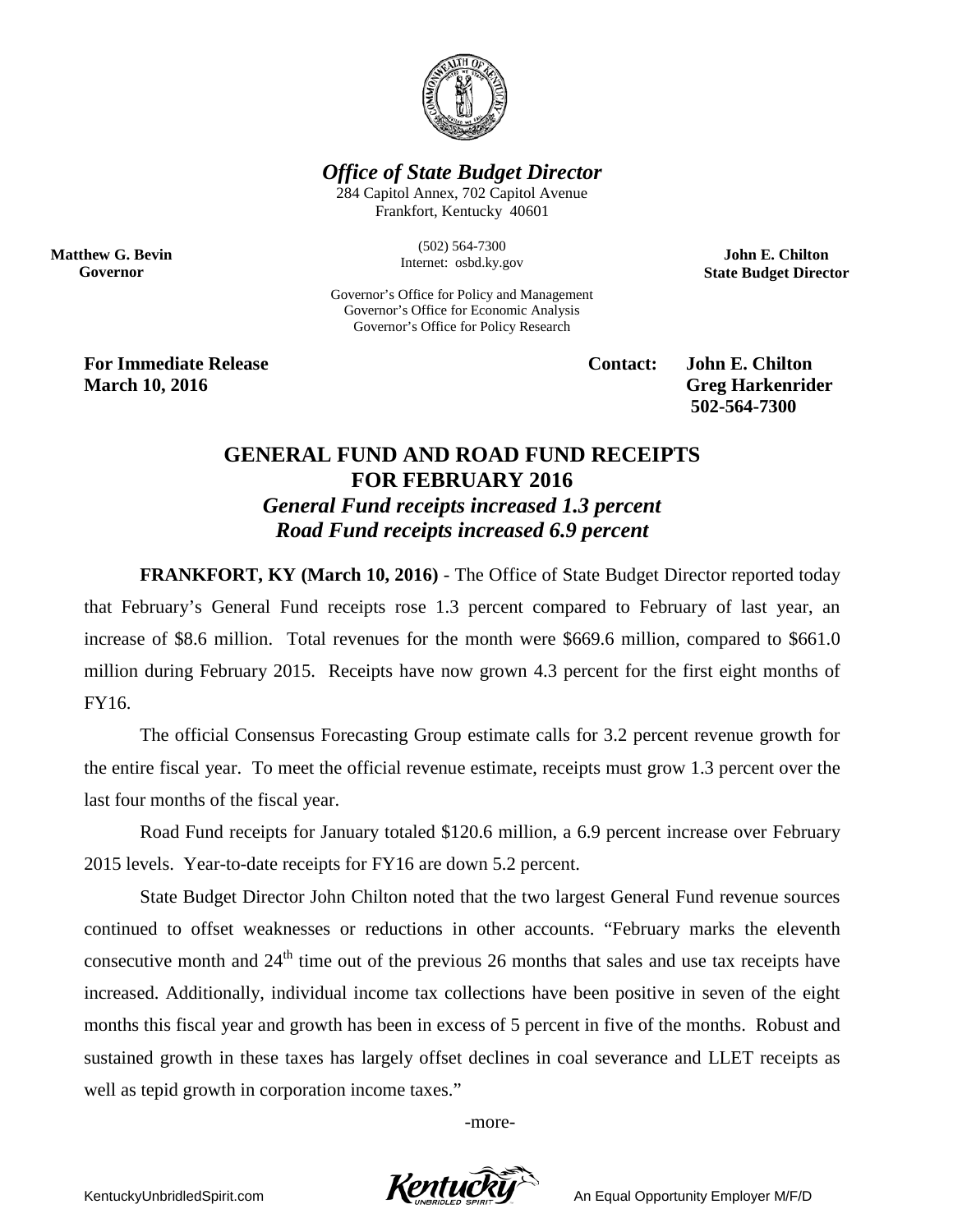Among the major accounts:

- Sales and use tax receipts increased 6.8 percent for the month and have grown 6.0 percent year-to-date.
- Corporation income tax receipts decreased \$5.4 million in February but have increased 0.8 percent for the year.
- Individual income tax collections grew 5.6 percent in February and have grown 7.0 percent though the first eight months of FY16.
- Property tax collections grew 11.7 percent for the month and have increased 2.7 percent year-to-date.
- Cigarette tax receipts fell 11.3 percent for the month but have increased 2.3 percent yearto-date.
- Coal severance tax receipts decreased 49.0 percent to \$7.9 million and are down 30.0 percent through the first eight months of the fiscal year.

Road Fund receipts grew 6.9 percent in February 2016 with collections of \$120.6 million but have fallen 5.2 for the year. The official Road Fund revenue estimate call for revenues to decline 5.3 percent for the fiscal year. Based on year-to-date tax collections, revenues can decrease 5.5 percent for the remainder of FY16 and still meet the estimate. Among the accounts, motor fuels fell 9.0 percent. Motor vehicle usage revenue increased 23.6 percent, and license and privilege receipts rose 24.3 percent.

-30-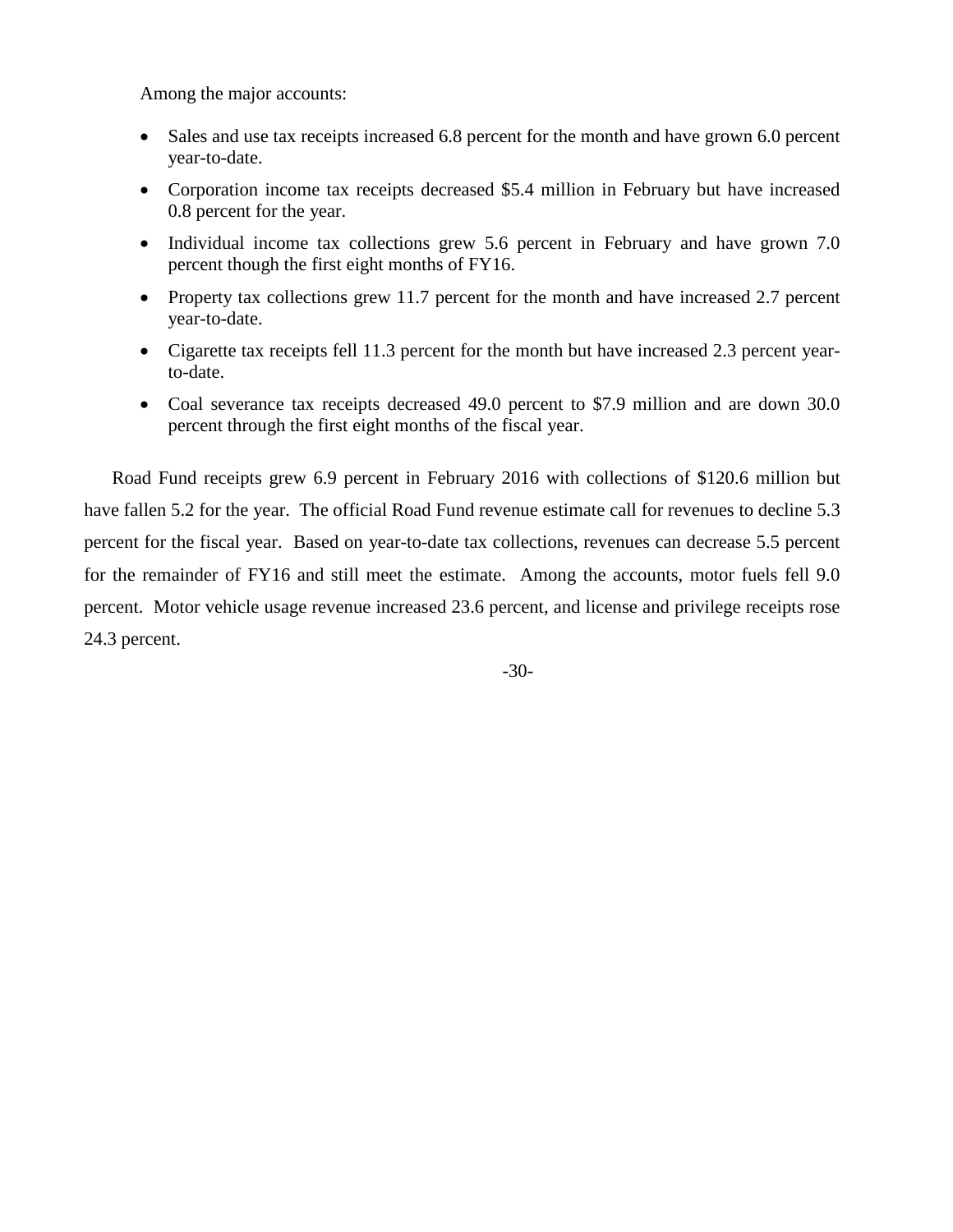## KENTUCKY STATE GOVERNMENT REVENUE 1. GENERAL FUND REVENUE

|                                                           |                        | <b>FEBRUARY</b>        |                   | <b>JULY THROUGH FEBRUARY</b> |                            |                   |
|-----------------------------------------------------------|------------------------|------------------------|-------------------|------------------------------|----------------------------|-------------------|
|                                                           | 2016                   | 2015                   | % Change          | FY 2016                      | FY 2015                    | % Change          |
| <b>TOTAL GENERAL FUND</b>                                 | \$669,648,799          | \$661,035,598          | 1.3%              | \$6,643,865,736              | \$6,367,307,907            | 4.3%              |
| Tax Receipts                                              | \$646,794,786          | \$635,867,921          | 1.7%              | \$6,421,518,715              | \$6,137,670,945            | 4.6%              |
| Sales and Gross Receipts                                  | \$290,296,420          | \$281,327,301          | 3.2%              | \$2,688,524,151              | \$2,548,608,306            | 5.5%              |
| <b>Beer Consumption</b>                                   | 393,325                | 525,921                | $-25.2%$          | 4,324,979                    | 4,030,255                  | 7.3%              |
| <b>Beer Wholesale</b>                                     | 3,609,959              | 4,804,572              | $-24.9%$          | 41,448,650                   | 38,699,648                 | 7.1%              |
| Cigarette                                                 | 15,312,435             | 17,254,495             | $-11.3%$          | 148, 152, 773                | 144,880,264                | 2.3%              |
| <b>Distilled Spirits Case Sales</b>                       | 8,802                  | 7,882                  | 11.7%             | 95,853                       | 89,760                     | 6.8%              |
| <b>Distilled Spirits Consumption</b>                      | 830,509                | 749,049                | 10.9%             | 9,001,795                    | 8,430,246                  | 6.8%              |
| <b>Distilled Spirits Wholesale</b>                        | 2,457,100              | 2,069,746              | 18.7%             | 27,036,210                   | 24,498,072                 | 10.4%             |
| Insurance Premium                                         | 29,835,720             | 33,099,308             | $-9.9%$           | 75,714,980                   | 77,902,381                 | $-2.8%$           |
| Pari-Mutuel                                               | 229,867                | 216,812                | 6.0%              | 2,234,596                    | 1,785,728                  | 25.1%             |
| Race Track Admission                                      | 11,578                 | 0                      | ---               | 190,880                      | 148,898                    | 28.2%             |
| Sales and Use<br><b>Wine Consumption</b>                  | 229,344,410<br>191,226 | 214,685,970<br>156,286 | 6.8%<br>22.4%     | 2,309,478,959<br>2,209,207   | 2,179,110,391<br>1,983,424 | 6.0%<br>11.4%     |
| Wine Wholesale                                            | 1,044,967              | 852,270                | 22.6%             | 11,520,506                   | 11,034,231                 | 4.4%              |
| <b>Telecommunications Tax</b>                             | 5,477,230              | 5,375,126              | 1.9%              | 43,039,978                   | 41,908,499                 | 2.7%              |
| <b>Other Tobacco Products</b>                             | 1,549,292              | 1,525,935              | 1.5%              | 14,068,195                   | 14,101,578                 | $-0.2%$           |
| Floor Stock Tax                                           | 0                      | 3,929                  | $-100.0%$         | 6,590                        | 4,931                      | 33.7%             |
|                                                           |                        |                        |                   |                              |                            |                   |
| License and Privilege                                     | \$6,250,408            | \$4,043,315            | 54.6%             | \$9,133,255                  | \$7,375,756                | 23.8%             |
| Alc. Bev. License Suspension                              | 46,250                 | 5,700                  | 711.4%            | 337,351                      | 239,155                    | 41.1%             |
| <b>Corporation License</b>                                | (6, 319)               | 8,177                  | ---               | 73,362                       | 308,510                    | $-76.2%$          |
| <b>Corporation Organization</b>                           | 0                      | 30,000                 | $-100.0%$         | 91,685                       | 68,292                     | 34.3%             |
| Occupational Licenses                                     | 8,097                  | 7,465                  | 8.5%              | 105,170                      | 86,534                     | 21.5%             |
| Race Track License                                        | 5,425                  | 0                      | ---               | 276,150<br>7.823.668         | 241,291                    | 14.4%             |
| <b>Bank Franchise Tax</b><br><b>Driver License Fees</b>   | 6,147,160<br>49,795    | 3,950,482              | 55.6%<br>20.0%    |                              | 5,989,220                  | 30.6%<br>$-3.8%$  |
|                                                           |                        | 41,491                 |                   | 425,869                      | 442,754                    |                   |
| Natural Resources                                         | \$9,489,817            | \$18,055,299           | $-47.4%$          | \$110,272,201                | \$157,346,257              | $-29.9%$          |
| Coal Severance                                            | 7,917,475              | 15,529,823             | $-49.0%$          | 88,987,396                   | 127,211,207                | $-30.0%$          |
| Oil Production                                            | 219,042                | 521,923                | $-58.0%$          | 3,427,163                    | 7,793,465                  | $-56.0%$          |
| <b>Minerals Severance</b><br><b>Natural Gas Severance</b> | 975,485                | 708,553                | 37.7%<br>$-70.8%$ | 12,786,559                   | 10,557,968                 | 21.1%<br>$-57.0%$ |
|                                                           | 377,815                | 1,295,000              |                   | 5,071,082                    | 11,783,617                 |                   |
| Income                                                    | \$307,919,400          | \$301,631,069          | 2.1%              | \$3,070,886,309              | \$2,895,926,918            | 6.0%              |
| Corporation                                               | 1,194,891              | 6,612,578              | $-81.9%$          | 244, 141, 333                | 242,099,345                | 0.8%              |
| Individual                                                | 300,190,976            | 284,269,465            | 5.6%              | 2,732,050,759                | 2,552,419,316              | 7.0%              |
| <b>Limited Liability Entity</b>                           | 6,533,533              | 10,749,026             | $-39.2%$          | 94,694,217                   | 101,408,258                | $-6.6%$           |
| Property                                                  | \$27,707,829           | \$24,800,106           | 11.7%             | \$491,931,305                | \$479,092,650              | 2.7%              |
| <b>Building &amp; Loan Association</b>                    | 0                      | 0                      | ---               | (11, 881)                    | (498, 150)                 | $\overline{a}$    |
| General - Real                                            | 7,920,401              | 8,068,457              | $-1.8%$           | 258,931,501                  | 249,597,242                | 3.7%              |
| General - Tangible                                        | 14,057,509             | 10,772,861             | 30.5%             | 171,935,965                  | 168,382,832                | 2.1%              |
| Omitted & Delinquent                                      | 4,733,466              | 3,840,143              | 23.3%<br>$-57.6%$ | 7,967,488                    | 8,760,468                  | $-9.1%$           |
| <b>Public Service</b><br>Other                            | 783,649<br>212,804     | 1,848,500              |                   | 51,864,058                   | 51,658,734                 | 0.4%              |
|                                                           |                        | 270,145                | $-21.2%$          | 1,244,174                    | 1,191,524                  | 4.4%              |
| Inheritance Tax                                           | \$3,201,618            | \$3,939,401            | $-18.7%$          | \$34,473,879                 | \$32,882,622               | 4.8%              |
| <b>Miscellaneous</b>                                      | \$1,929,294            | \$2,071,429            | $-6.9%$           | \$16,297,615                 | \$16,438,436               | $-0.9%$           |
| <b>Legal Process</b>                                      | 1,055,004              | 1,271,410              | $-17.0%$          | 9,551,890                    | 10,093,960                 | $-5.4%$           |
| T. V. A. In Lieu Payments                                 | 848,556                | 784,225                | 8.2%              | 6,725,587                    | 6,315,532                  | 6.5%              |
| Other                                                     | 25,734                 | 15,794                 | 62.9%             | 20,138                       | 28,944                     | $-30.4%$          |
| <b>Nontax Receipts</b>                                    | \$22,745,867           | \$25,004,388           | $-9.0%$           | \$218,516,772                | \$228,456,070              | $-4.4%$           |
| <b>Departmental Fees</b>                                  | 2,119,055              | 2,293,075              | $-7.6%$           | 12,052,147                   | 11,306,284                 | 6.6%              |
| <b>PSC Assessment Fee</b>                                 | (50)                   | 21,496                 |                   | 10,868,408                   | 14,697,402                 | $-26.1%$          |
| <b>Fines &amp; Forfeitures</b>                            | 1,472,371              | 2,002,429              | $-26.5%$          | 13,524,765                   | 14,730,705                 | $-8.2\%$          |
| Income on Investments                                     | (72, 471)              | (64, 486)              |                   | (580, 377)                   | (515, 911)                 |                   |
| Lottery                                                   | 19,000,000             | 19,000,000             | 0.0%              | 150,278,429                  | 147,000,000                | 2.2%              |
| Sale of NOx Credits                                       | 0                      | 0                      |                   | 0                            | 27,594                     | $-100.0%$         |
| Miscellaneous                                             | 226,963                | 1,751,875              | $-87.0%$          | 32,373,399                   | 41,209,996                 | $-21.4%$          |
| Redeposit of State Funds                                  | \$108,146              | \$163,289              | $-33.8%$          | \$3,830,250                  | \$1,180,892                | 224.4%            |